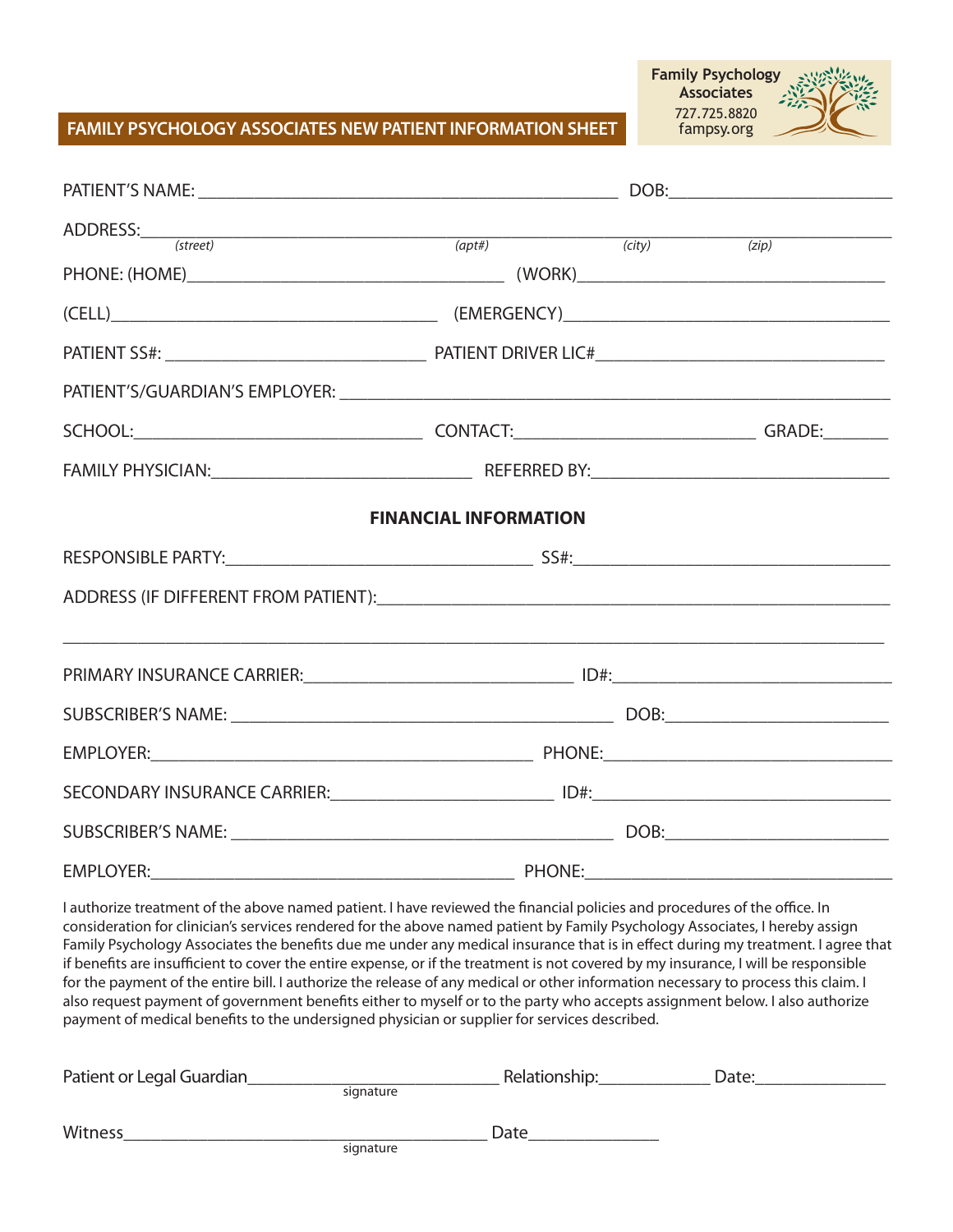### **PRIVACY PROTECTION NOTICE A SUMMARY FOR CLIENTS OF FAMILY PSYCHOLOGY ASSOCIATES**



Since the founding of Family Psychology associates in 1992, we have upheld your right to privacy. The passage of the Health Insurance Portability and Accountability Act (HIPAA) now extends similar privacy protection to all health care recipients. HIPAA requires that I provide you with a Notice of Privacy Practices for use and disclosure of Personal Health Information (PHI) for treatment, payment, and health care operations. I want to briefly summarize the highlights of HIPAA and its application to your PHI. To request a copy of this document, please contact our office manager, Karen James, via phone, mail/email, or in person.

HIPAA provides you with several new or expanded rights with regard to your Clinical Records and disclosures of Protected Health Information. These rights include requesting that I amend your record, requesting restrictions on what information from your Clinical Records is disclosed to others, having any complaints you make about my policy and procedures recorded in your records, and the right to a paper copy of this agreement. I am happy to discuss any of these rights with you. The law requires that I obtain your signature acknowledging that I have provided you with this information. We can discuss any questions you have about the procedures at that time. When you sign this document, it will also represent an agreement between us. You may revoke this agreement in writing at any time.

# **HIPAA HIGHLIGHTS:**

I may use or disclose your protected health information for treatment, payment, and health care operations purposes with your consent. To help clarify these terms, here are some definitions:

**"PHI"** refers to information in your health care record that could identify you.

**"Treatment"** is when I provide, coordinate, or manage your health care and other services related to your health care.

**"Use"** applies only to activities within our practice group, such as sharing, employing, applying, utilizing, examining, and analyzing information that identifies you.

**"Disclosure"** applies to activities outside of my practice group, such as release, transferring, or providing access to information about you or other parties.

## **HOW HIPAA AFFECTS YOU:**

You should experience no changes in how your Personal Health Information is used or disclosed. Our minimum practice standards have always met the standards of HIPAA.

What actions have been taken by Family Psychology Associates:

1. All staff has been educated about HIPAA. Employment policies have been updated.

2. Contracts with vendors have been revised to ensure compliance with HIPAA, including our computer consultants, answering service, and transcription service.

3. Copies of the Florida Notice Form are available upon request.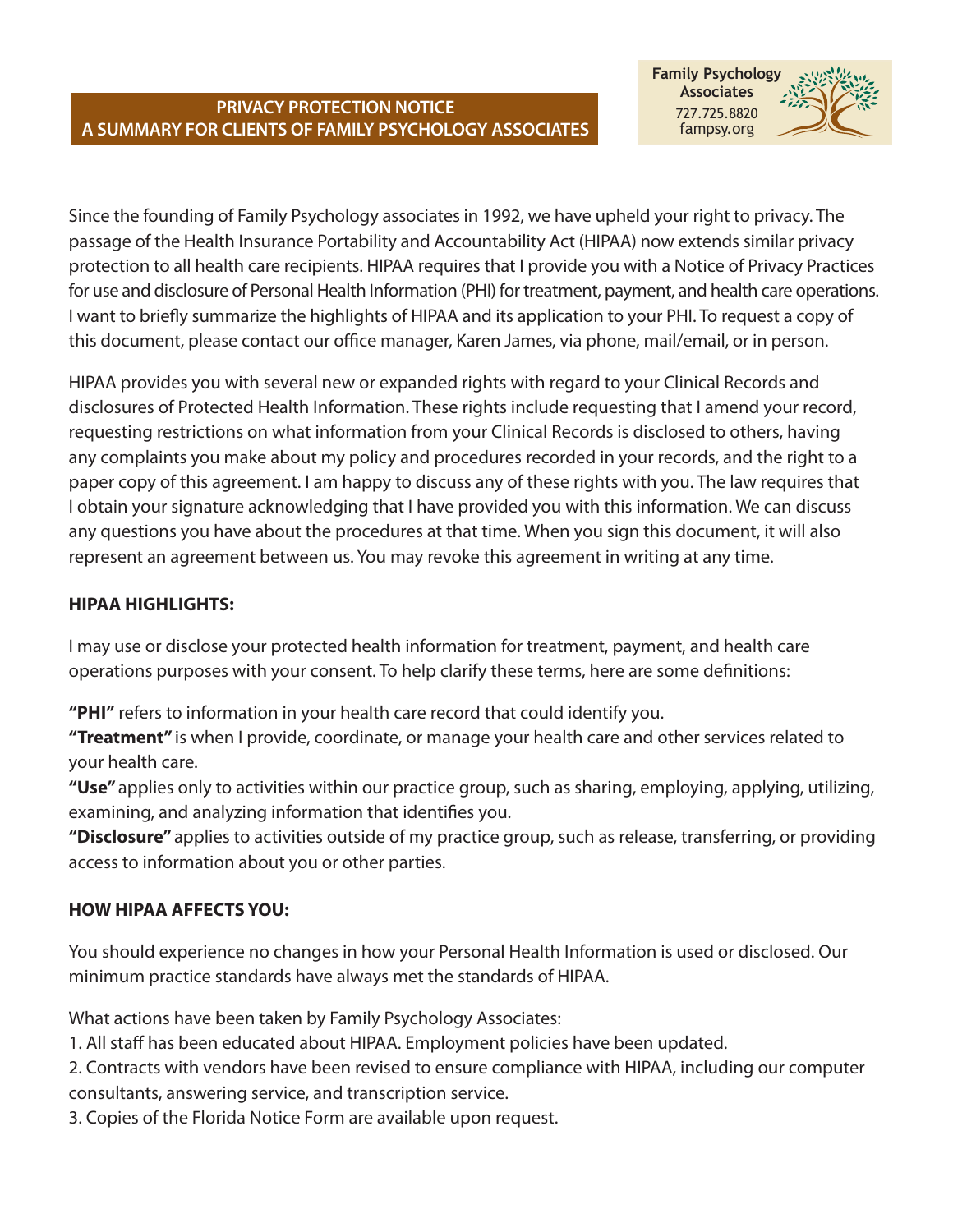

**CONFIDENTIALITY:** All communication between therapist and client is held in strictest confidence as guaranteed by Florida Statutes #490.0147 and #490.503. In general, we prefer that you sign release forms allowing us to mutually exchange information with important referral sources (e.g. family physician, school officials) or with a previous therapist. Your insurance company and managed health care program (if applicable) will also request information regarding your treatment in order to process your insurance claim.

In cases of suspected child abuse or elder abuse/neglect, or if danger of violence is considered to be imminent, all licensed therapists are required by law to inform legal authorities. In addition, confidentiality cannot be guaranteed in cases where a judicial order is issued.

At Family Psychology Associates (FPA), we are a team of professionals with considerable training and experience in the field. This is a valuable resource in delivering the best care. On occasion, your therapist may find it helpful to consult with other FPA professionals about your care. Efforts are made to keep your identity confidential during these consultations, and the consultants are also legally bound to maintain confidentiality of the information your therapist shares.

**Emergency Procedures:** Because Family Psychology Associates is an outpatient practice, we cannot guarantee that we can respond to emergencies (e.g. where there is a risk that someone will be harmed.) We suggest that you contact the nearest emergency room or call your managed care company for direction. If you have any questions regarding emergency procedures, we encourage you to talk with your therapist at the beginning of treatment.

**I have read and fully understand that Confidentiality and Emergency Procedure Policies of Family Psychology Associates.**

\_\_\_\_\_\_\_\_\_\_\_\_\_\_\_\_\_\_\_\_\_\_\_\_\_\_\_\_\_\_\_\_\_\_ \_\_\_\_\_\_\_\_\_\_\_\_\_\_\_ Signature of client or guardian Date

\_\_\_\_\_\_\_\_\_\_\_\_\_\_\_\_\_\_\_\_\_\_\_\_\_\_\_\_\_\_\_\_\_\_ \_\_\_\_\_\_\_\_\_\_\_\_\_\_\_ Witness Date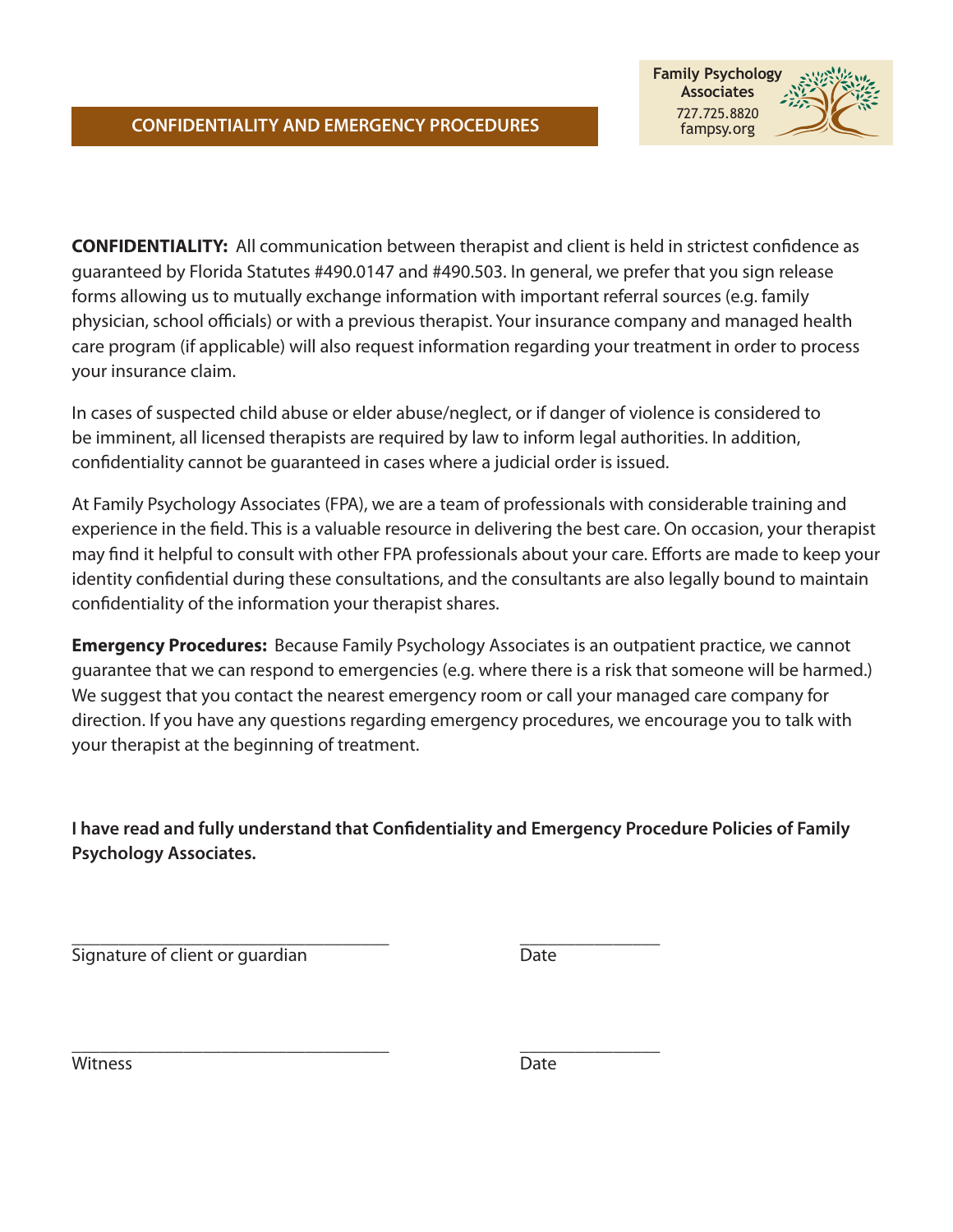



In order to promote an atmosphere of understanding and trust, we have detailed our financial policy below. We ask that you carefully read and then sign this financial agreement. If you have any questions, please discuss them during your first session.

- **I. PAYMENT:** Full payment is due at the time of service. We accept cash, checks and most credit cards. Any other financial arrangement must be made with your therapist and specified in writing.
- **II. CANCELLATION POLICY:** Continuity of treatment is essential in order for you to benefit from your sessions. Since your treatment requires that your therapist reserve a significant amount of time exclusively for your benefit, cancellations and missed appointments necessitate a policy that is fair to both you and your therapist. In the event that your health, family, work responsibilities, or other reasons require you to cancel an appointment, there will be no charge for cancellations made **AT LEAST 24 HOURS PRIOR TO THE APPOINTMENT.** Such notification will allow your therapist to schedule other commitments. If insufficient notice is provided, 50% of your total fee will be charged. These charges cannot be submitted to your insurance company. This policy applies to all clients of Family Psychology Associates.
- **III. INSURANCE:** Once we have proof of your insurance coverage, we will verify your benefits. However, we cannot guarantee the amount of reimbursement you will receive from your insurance company. We file paper insurance claims twice a month and electronically every day to companies that allow for it. We will be happy to file your claim for you, unless your therapist is not a participating provider in your managed care plan. You will receive a statement from us that will allow you to submit your own claims. In all cases, you are ultimately responsible for all charges in our office. Please remember that insurance is primarily a contract between you and your insurance company. We cannot become involved in disputes about coverage, deductibles, secondary insurance, or other matters beyond supplying factual information as required.
- **IV. BILLING:** Any unpaid balance will be billed to you monthly. Full payment is expected by the fifteenth of the month. Family Psychology Associates reserves the right to report seriously delinquent accounts to a collection agency of our choosing.
- **V. ENDORSEMENT:** I have carefully read and fully understand this financial agreement.

Signature of client/guardian and the state of client of the state of the Date of the Date

\_\_\_\_\_\_\_\_\_\_\_\_\_\_\_\_\_\_\_\_\_\_\_\_\_\_\_\_\_\_\_\_\_\_\_\_\_\_ \_\_\_\_\_\_\_\_\_\_\_\_\_\_\_\_\_\_ Witness Date